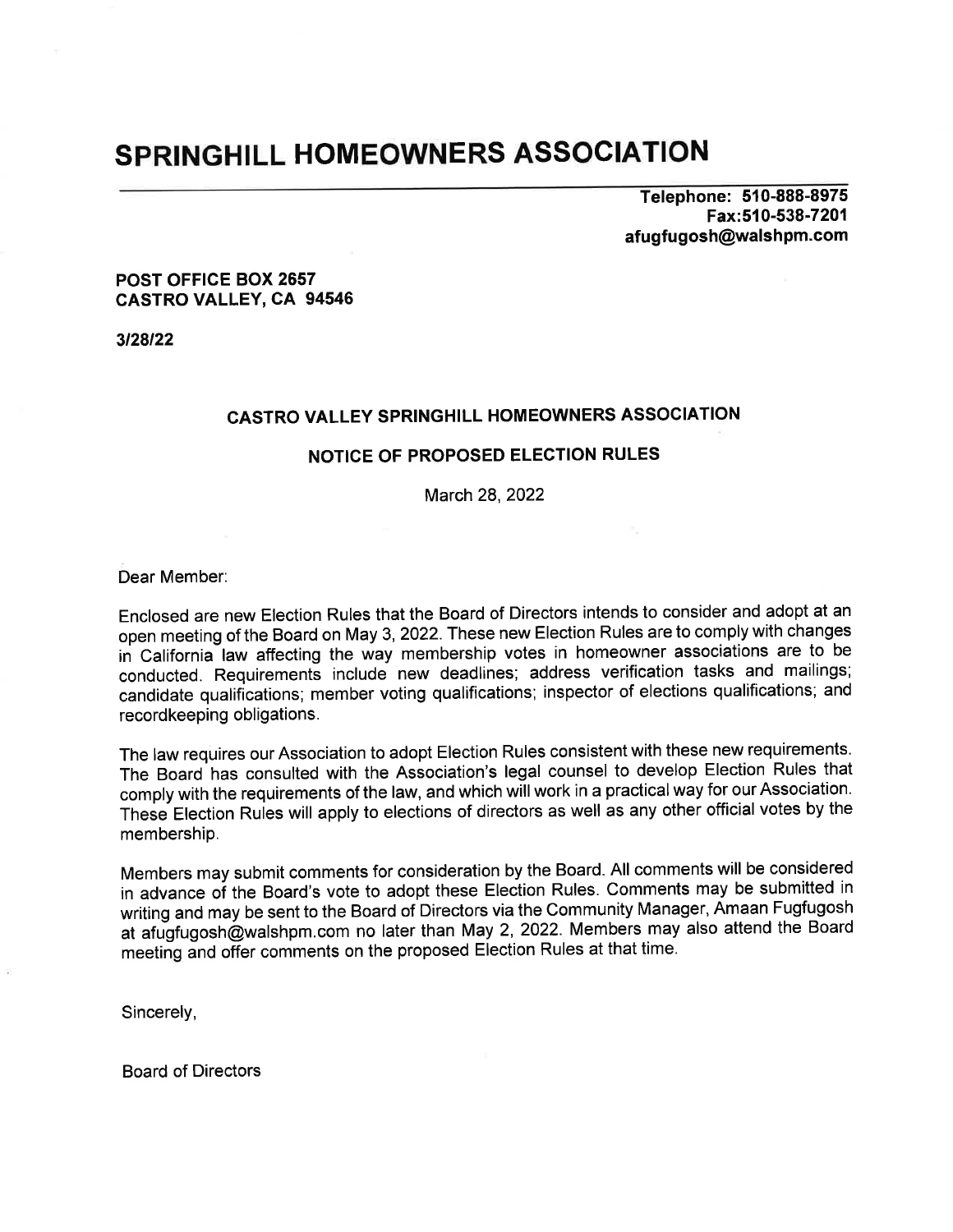# Gastro Valley Springhill Homeowners Association Election Rules

These Election Rules apply to all Member votes undertaken by CASTRO VALLEY SPRINGHILL HOMEOWNERS ASSOCIATION ("Association"). These Election Rules shall be effective on the date of adoption, shall supersede any other rules of the Association affecting voting or elections, and shall remain in effect until modified by the Board of Directors (the "Board").

#### ARTICLE 1 MEMBER VOTING RIGHTS

1.1 Member Voting Rights. Notwithstanding anything to the contrary in the Association's governing documents, all Members shall be entitled to vote, and no Member shall be denied a ballot for any reason other than not being a Member. "Member" means a person who holds legal ballot for any reason other than not being a wember. We have means a person who holds regularitie to the separate interest property). The "separate interest" property means the lot owned by a Member.

- 1.1.1 Entity Owners. ln the case of a Member that is not a natural person (such as <sup>a</sup> trust, corporation or other entity), the vote of such Member may be cast by any authorized representative of the Member designated by written notice to the Association
- 1.1.2 General Power of Attorney. A person with general power of attorney for a Member, who has provided satisfactory evidence thereof, shall not be denied a ballot and said ballot shall be counted if returned by the deadline for voting.

1.2 Voter List. The Association shall maintain a "Voter List" which shall include for each separate interest: the Member's name; voting power; and, unless the Member has "opted out" of the public distribution of their address, the physical address of the Member's separate interest, or the parcel number, or both, and the mailing address of the Member if it is different than the physical address of the separate interest (or if the parcel number is used). Upon request, the Association shall permit Members to verify the accuracy of their individual information on the Voter List at least 30 days before the ballots are mailed. The Member shall report any errors to the lnspector of Elections who shall make the correction within two business days. The Association may, at its discretion, report any known errors to the lnspector of Elections. The Voter List shall be retained as "association election materials" as required by law'

1.3 Votinq Power of Each Membership. On each matter before the Members, only one (1) vote shall be cast for each separate interest. Once a ballot is received by the Inspector of Elections, it may not be rescinded. Votes on behalf of a separate interest owned by more than one person or entity shall be treated as a single member for voting purposes. The vote for such separate interest shall be exercised as the owners among themselves shall determine, but in no event shall more than one (1) vote be cast with respect to any separate interest. If the joint owners of a separate interest are unable to agree among themselves as to how their vote is to be cast, they shall lose their right to vote on the matter in question. lf any joint owner of <sup>a</sup> separate inierest casts a vote representing the separate interest, it will thereafter be conclusively presumed for all purposes that such owner was acting with the authority and consent of the other owners of that separate interest.

1.4 Cumulative Votinq. Cumulative voting is permitted in the election of directors.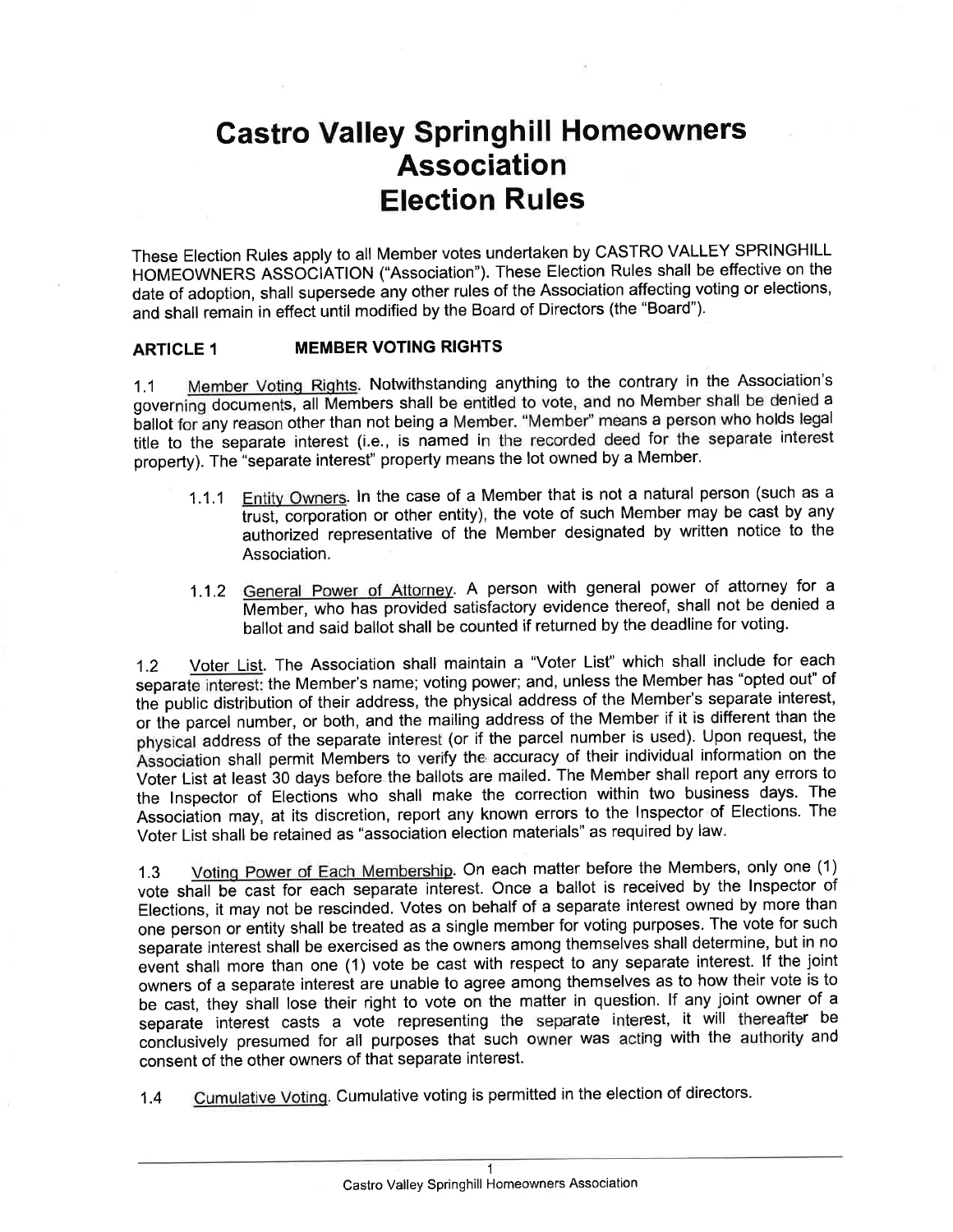1.5 Proxies. Proxies may be used by the Members at a membership meeting only as authorized in the Bylaws. ln any election or vote of the Members conducted by the Association, only official ballots issued by the Association shall be counted as votes. Proxies are not ballots and are not valid as votes in any election or vote conducted by the Association.

1.6 General Power of Attornev. A Member may delegate their voting rights to a third party by use of a general power of attorney that conforms to the laws of the state in which the power is conveyed. The power of attorney must be returned to the Association at or before the casting of the ballot for which voting rights have been delegated.

#### ARTICLE 2 VOTING PROCEDURE

2.1 Notice of Election lnformation. At least thirty (30) days before the ballots are distributed for elections of directors or to recall directors (but not required for elections of other matters), the Association shall provide general notice of all of the following: (i) the date and time by which, and the physical address where, ballots are to be returned by mail or handed to the lnspector of Elections; (ii) the date, time, and location of the meeting at which ballots will be counted; and (iii) the "Candidate Registration List," as defined in Section 3.3 below.

2.2 Distribution of Ballots. For a vote on any of the matters specified in Civil Code section 5100(a), voting by the Members shall be conducted by secret ballot using a "double envelope system" as described in Civil Code section 51 15(c). Ballots and two envelopes with instructions on how to return ballots shall be mailed by first-class mail or delivered to all Members in such vote or election. Ballots shall be distributed a minimum of thirty (30) days prior to the deadline for voting. These matters are: (i) elections regarding assessments legally requiring a Member vote, (ii) election and removal of directors, (iii) amendments to the governing documents, and (iv) grants of exclusive use of common area property pursuant to *Civil Code* section 4600.

For votes on any other matter, votes may be by secret ballot, written ballot or any other manner not prohibited by law (including electronic voting), and the polling period for such voting may be a reasonable time as determined by the Board unless othenruise prescribed by law.

2.3 Election bv Acclamation. Notwithstanding the secret balloting requirement of Section 2.2 or anything to the contrary in the Association's governing documents, if, as of the published deadline for receiving nominations, the number of qualified candidates for election to the Board is not more than the number of directors to be elected, as determined by the lnspector of Elections, then the qualified candidates may be declared elected by acclamation if all of the following conditions have been met:

- 2.3.1 The Association has held a regular election for directors in the last three years. The three-year time period shall be calculated from the date ballots were due in the last full election to the start of voting for the proposed election.
- 2.3.2 The Association provided individual notice of the election and the procedure for nominating candidates at least 90 days before the deadline for submitting nominations that includes all of the following:
	- (a) The number of Board positions to be filled at the election.
	- (b) The deadline for submitting nominations.
	- (c) The manner in which nominations can be submitted
	- (d) <sup>A</sup>statement informing Members that if, at the close of the time period for nominations, there are the same number or fewer qualified candidates as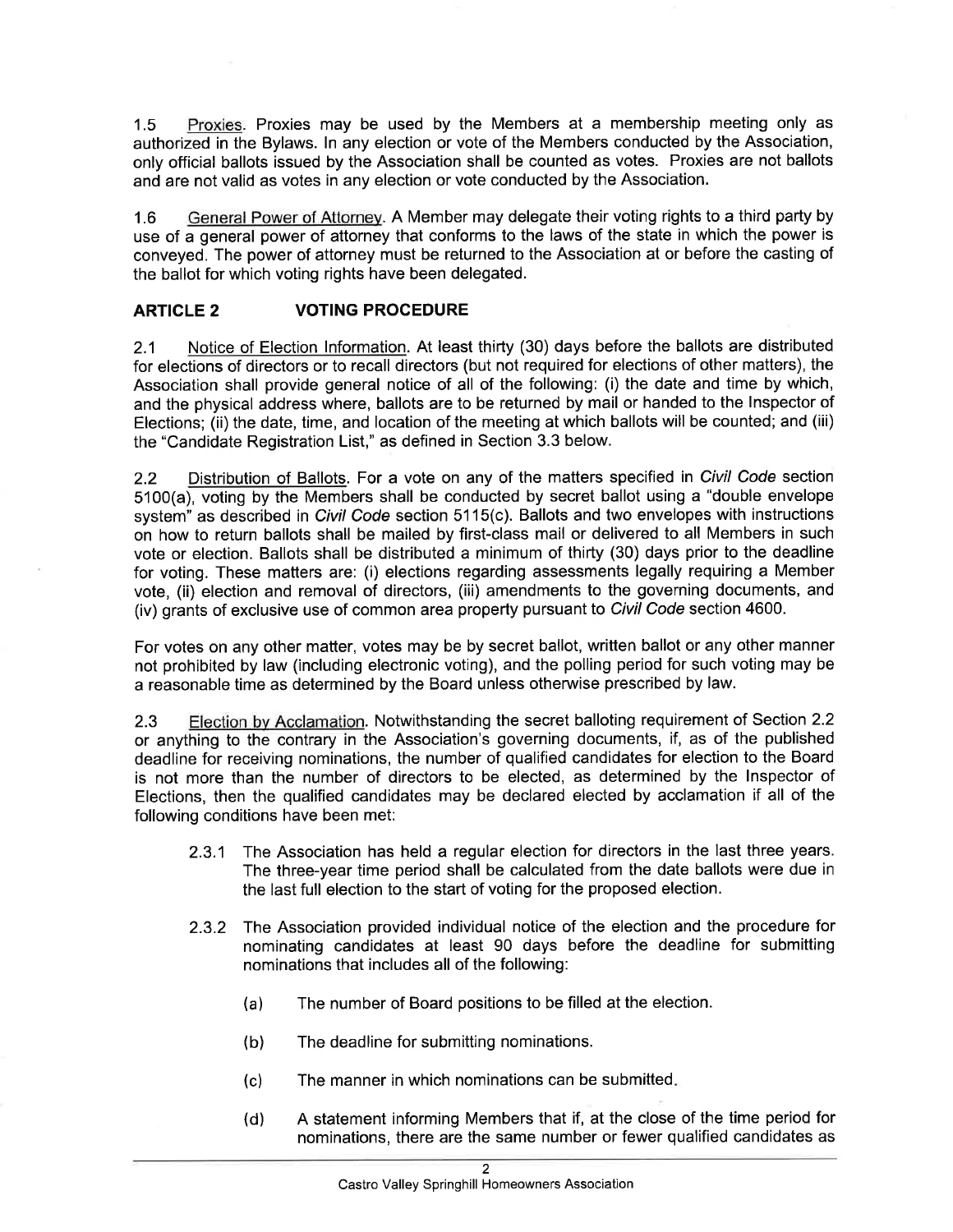there are Board positions to be filled, then the Board may, after voting to do so, seat the qualified candidates by acclamation without balloting.

- 2.3.3 The Association provided a reminder notice between 7 and 30 days before the deadline for submitting nominations that includes all of the following:
	- (a) The number of Board positions to be filled at the election
	- (b) The deadline for submitting nominations
	- (c) The manner in which nominations can be submitted
	- (d) A list of the names of all of the qualified candidates to fill the Board positions as of the date of the reminder notice.
	- (e) A statement reminding members that if, as of the deadline for nominations, there are the same number or fewer qualified candidates as there are Board positions to be filled, then the Board may, after voting to do so, seat the qualified candidates by acclamation without balloting. This statement is not required if, at the time the reminder notice will be delivered, the number of qualified candidates already exceeds the number of Board positions to be filled.
- 2.3.4 The Association provides, within 7 business days of receiving a nomination, <sup>a</sup> written or electronic communication acknowledging receipt of the nomination to the Member who submitted the nomination, and if the nominee and the Member who submitted the nomination are not the same person, then a written or electronic communication to the nominee within the same time period indicating the following:
	- (a) The nominee is a qualified candidate for the Board; or
	- (b) The nominee is not a qualified candidate for the Board, the basis for the disqualification, and the Association's internal dispute resolution procedure, which shall comply with Civil Code section 5900 et al., by which the nominee may appeal the disqualification.
- 2.3.5 The Association permits all candidates to run for election, except for any nominees disqualified from running as allowed or required pursuant to Section 3.1.
- 2.3.6 The Board votes to consider the qualified candidates elected by acclamation at an open meeting for which the agenda item reflects the name of each qualified candidate that will be seated by acclamation if the item is approved.

2.4 Frequency of Director Elections. The Association shall hold an election for a seat on the Board at the expiration of the corresponding director's term or sooner if required by the Bylaws but at least once every four years.

2.5 Extension of Voting. The Board shall be entitled to extend the deadline for the return of ballots one or more times due to the lack of a quorum or for such other reason(s) as the Board deems reasonable and prudent.

2.6 Tabulation and Observation. The lnspector of Elections shall open all ballots and tabulate the votes at a properly noticed open meeting of the Board or Members in a manner that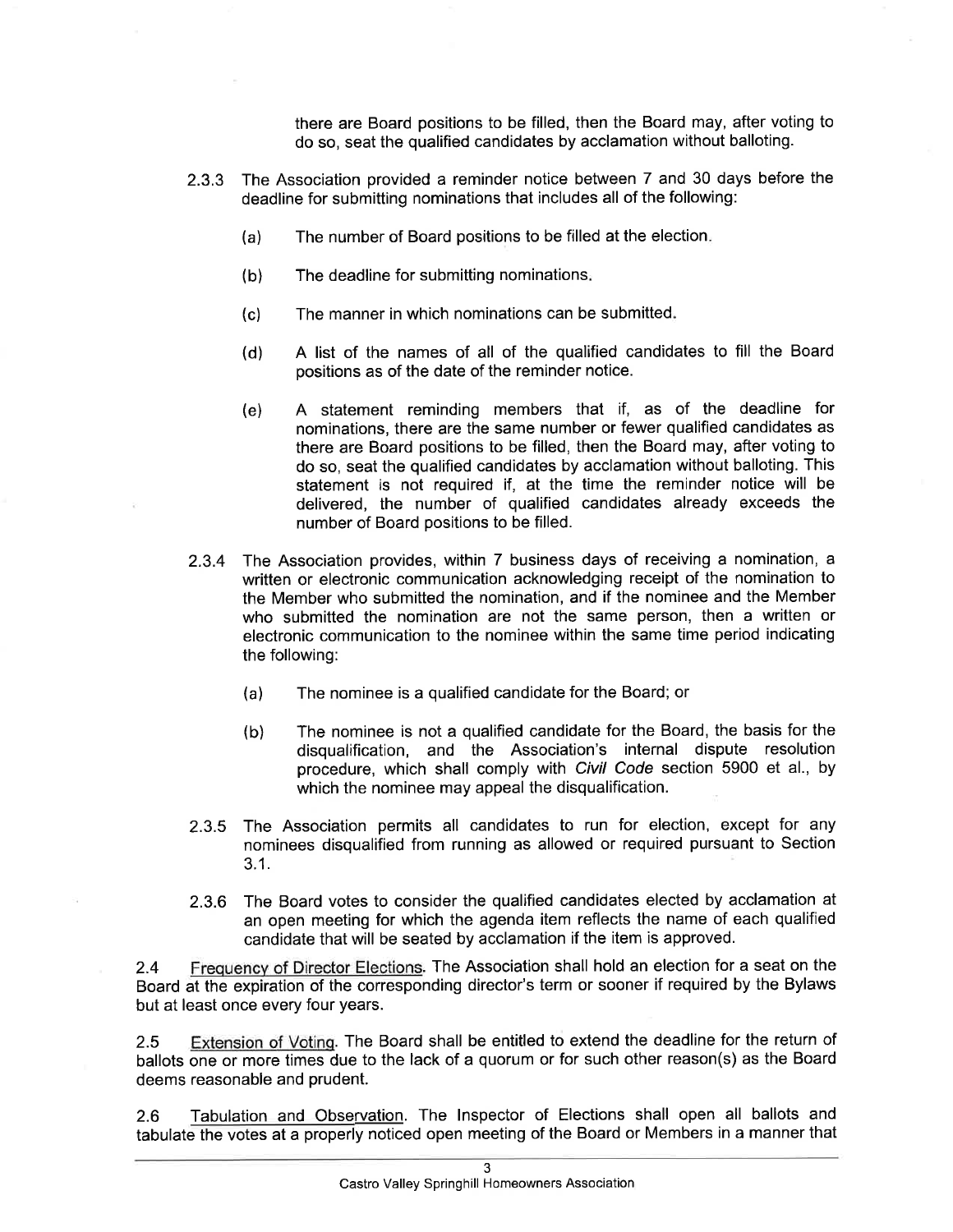allows the Members to view the opening and tabulation. The lnspector of Elections may appoint additional persons to assist in the opening of ballots and tabulation of votes who meet the same qualifications as the lnspector of Elections. Observers must remain at least five (5) feet from the area of opening and tabulation and not communicate, harass, or otherwise interfere with the lnspector of Elections and/or those assisting the lnspector of Elections in any manner whatsoever. The Inspector of Elections or the Board shall have the power and authority to cause the removal of any person who interferes with or disrupts the voting, opening or tabulating process. The lnspector of Elections may suspend the opening and tabulation process if anyone causes interference with or disrupts the process.

2.7 Reporting Election Results. The tabulated results of the election shall be promptly reported to the Board and shall be recorded in the minutes if reported at a meeting of the Board or recorded in the minutes of the next meeting of the Board if reported at a Member meeting' Within fifteen (15) days of the election, the Board shall give the Members general notice of the tabulated results of the election.

2.8 Retention of Association Election Materials. "Association election materials" shall mean the returned ballots, signed voter envelopes, the Voter List, proxies, and the Candidate Registration List. The association election materials shall at all times be in the custody of the Inspector of Elections or at a location designated by the Inspector of Elections for a period of one (1) year after the lnspector of Elections notifies the Board and the Members are notified of the election results, at which time custody shall be transferred to the Association. The Association shall retain the association election materials for the current fiscal year and prior two (2) fiscal years. At the expiration of the retention period all association election materials may be destroyed.

## ARTICLE 3 CANDIDATES FOR THE BOARD AND NOMINATION PROCEDURES

3.1 Qualification of Candidates. Candidates for the Board must be Members at the time of their nomination and must meet all other qualifications or restrictions set forth in these Election Rules. ln the case of a Member that is not a natural person (such as a corporation or other entity), the entity Member shall have the power to appoint a natural person as the "Member" for purposes of director elections. The Association shall disqualify a nominee for the Board for any of the following reasons:

- 3.1.1 The nominee is not a Member.
- 3.1.2 The nominee, if elected, would be serving on the Board at the same time as another owner of the same separate interest and the other person is either properly nominated for the current election or is an incumbent director.
- 3.1.3 lf the nominee, at the time of nomination, is delinquent in the payment of regular and/or special assessments. A nominee shall not be considered "delinquent" if the delinquency relates to the payment of fines, fines renamed as assessments, collection charges, late charges, or costs levied by a third party and/or if the nominee: (a) has paid the regular or special assessment under protest; (b) has entered into a payment plan for repayment of the delinquent assessments and is not delinquent in payments due under the plan; or (c) has requested and has not been provided an opportunity to engage in internal dispute resolution.
- 3.1.4 lf the nominee discloses, or if the Association is aware or becomes aware of, <sup>a</sup> past criminal conviction that would, if the Member was elected, either prevent the Association from purchasing the fidelity bond coverage required by Civil Code section 5806 or terminate the Association's existing insurance coverage required by Civil Code section 5806 as to that person should the person be elected.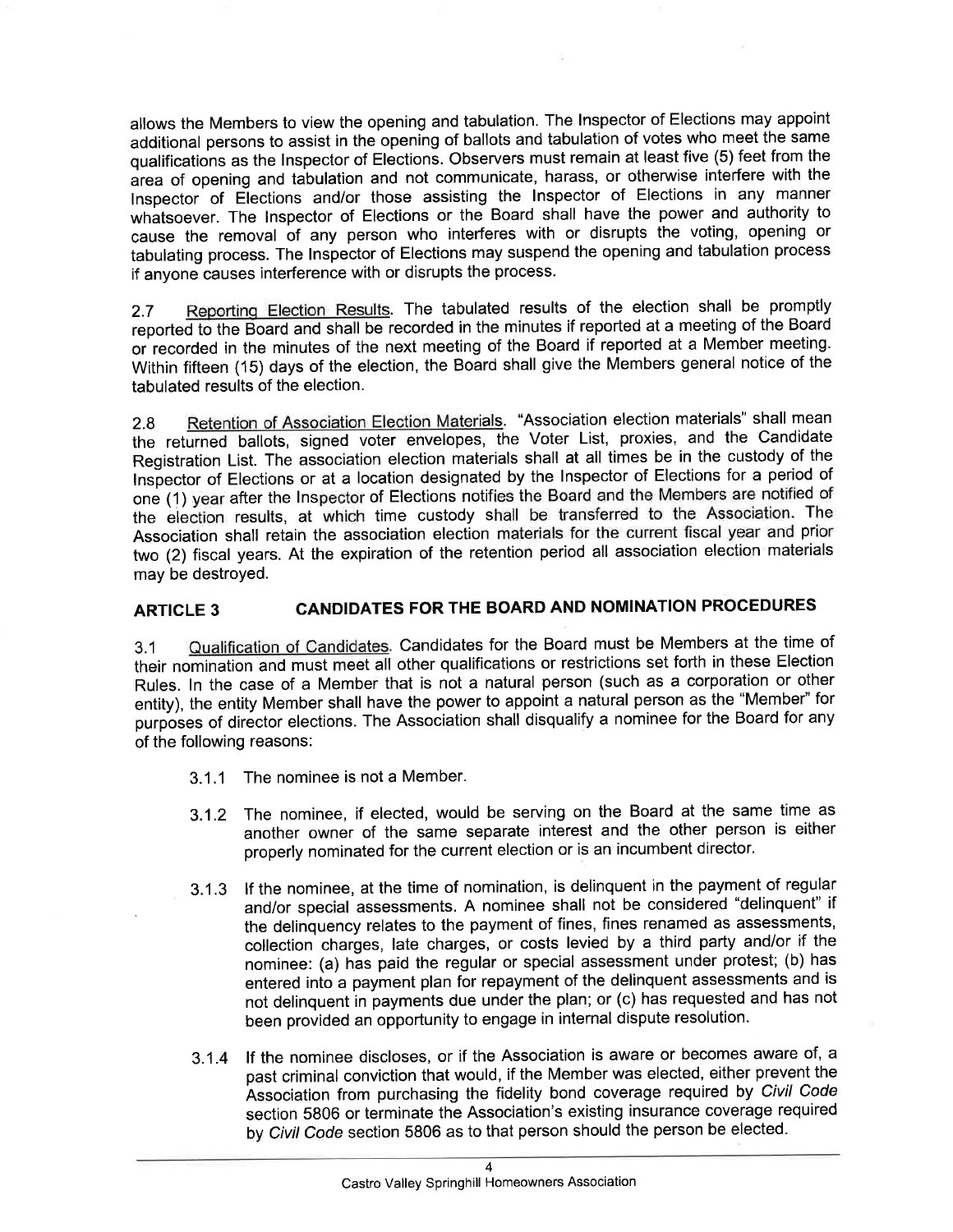#### 3.2 Nominations.

- 3.2.1 Solicitation of Candidates. At least thirty (30) days before the deadline for submitting a nomination, the Association shall provide general notice of the procedure and deadline for submitting a nomination for the Board. Any Member who satisfies the qualifications and is not otherwise prohibited from running for the Board may place their name in nomination for the Board by submitting the nomination before the published deadline for receiving nominations. In addition, the Board may recruit qualified candidates and/or may appoint a nominating committee to nominate qualified candidates.
- 3.2.2 No Write-lns. No "write-in" candidates shall be permitted on the ballots in the election of directors.

3.3 Candidate Reqistration List. The "Candidate Registration List" shall mean the list of candidates who will appear on the ballot and shall include the candidate's name and address. Upon request, the Association shall permit candidates to verify the accuracy of their individual iniormation on the Candidate Registration List at least thirty (30) days before the ballots are mailed. The candidate shall report any errors to the lnspector of Elections who shall make the correction within two business days. The Association may, at its discretion, report any known errors to the lnspector of Elections. The Candidate Registration List shall be retained as "association election materials" as required by law.

3.4 Notice of Known Candidates. The names of all persons on the Candidate Registration List shall be set forth on the ballot.

3.5 Candidacv Statements. Any candidate who wishes to submit a candidacy statement may only do so using the Association's authorized form. The content of any candidate statement shall be limited to a statement of the candidate's qualifications to serve as a director.

3.6 Directors Mav Not be Delinquent. Any Member serving on the Board shall be current in the payment of regular and special assessments. A director shall not be considered "delinquent" in the payment of assessments if the delinquency relates to the payment of fines, fines renamed as assessments, collection charges, late charges, or costs levied by a third party and/or if the director: (a) has paid the regular or special assessment under protest; (b) has entered into a payment plan for repayment of the delinquent assessments and is not delinquent in payments due under the plan; or (c) has requested and has not been provided an opportunity to engage in internal dispute resolution.

## ARTICLE 4 USE OF ASSOCIATION MEDIA AND CAMPAIGNING

4.1 Access to Association Media - Candidates for the Board. The Board may, but is not required to, make Association media (e.g., newsletter, notice board, website, or other notices provided to the Members) available to qualified candidates running for election to the Board for purposes that are reasonably related to the election in which that candidate is running. If the 'Board allows any candidate iccess to Association media, then all qualified candidates shall be allowed equal access to the same media.

4.2 Access to Association Media - Other Matters. If the Board utilizes Association media to advocate a point of view on any matter (other than election of directors) that requires Member approval or allows any Member access to Association media for that purpose, then all Members advocating a different point of view shall be allowed equal access to the same media. The Board shall not be required to allow access to more than one Member advocating the same point of view.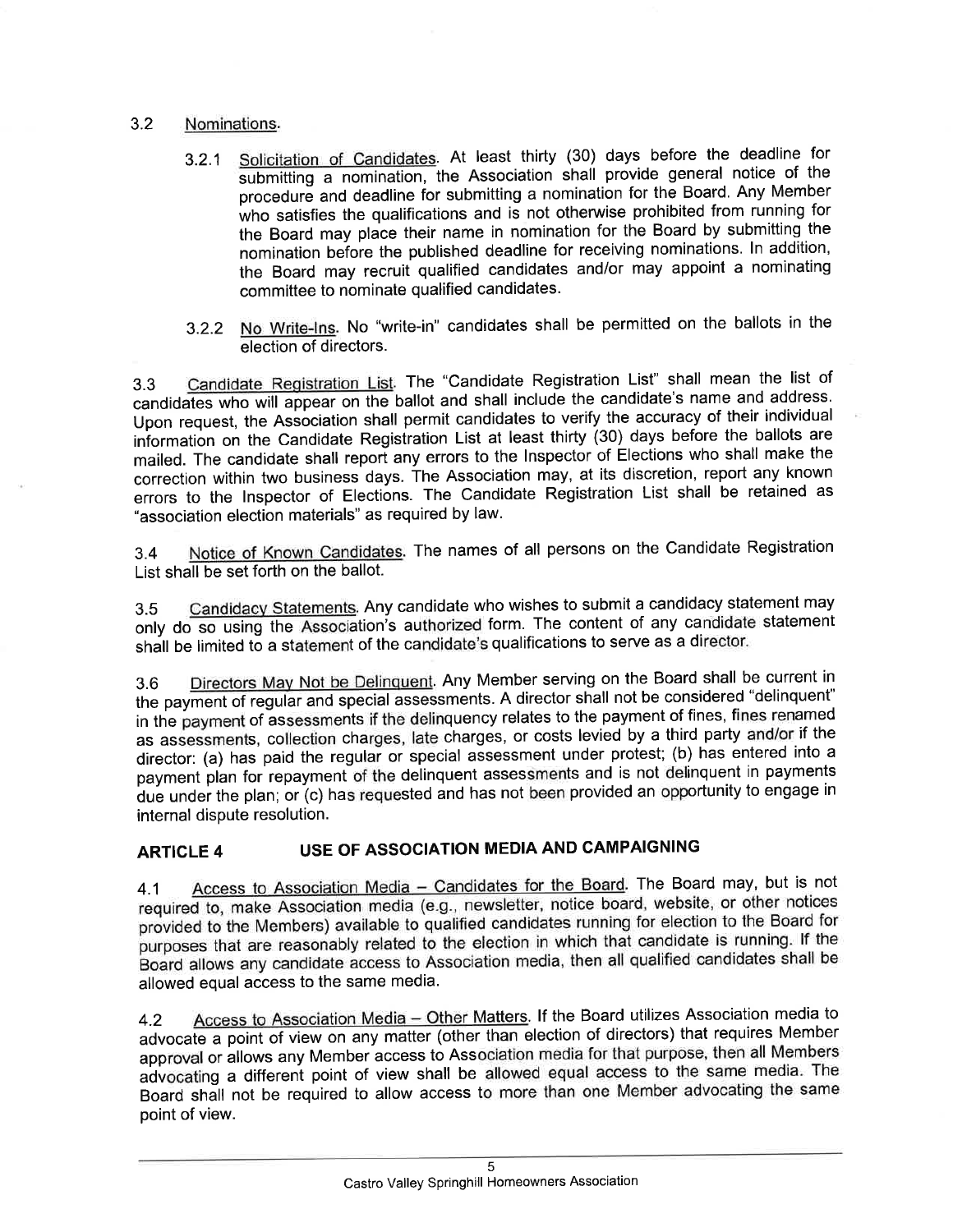4.3 "Equal Access." "Equal access" shall mean publication of written statements not to exceed a predetermined length as determined by the Board. The Board shall not edit or redact any statement but shall not be required to publish any statement that exceeds the predetermined length restrictions, Modifications to formatting may be made so as to allow for space and/or media restrictions. If any formatting modifications should become necessary, they shall be applied equally to all submissions and at no time shall any formatting be applied that may signify a preference or partiality.

4.4 Responsibility for Content. All statements published in Association media pursuant to the "equal access" rules must identify the author or proponent. No anonymous statements will be permitted. The author and/or proponent of any statement or point of view shall be solely responsible and liable for the content of their statements. The Association shall not be responsible or liable for the content of any statement published pursuant to the "equal access" rules.

4.5 Campaiqninq. No Association funds shall be expended for the purposes of campaigning in connection with any vote or election other than those funds specifically required to distribute required correspondence, notices, or forms that may contain the names of candidates or necessary information on the issues being voted upon, or as is otherwise deemed by the Board to be necessary or appropriate for the fair and reasonable conduct of a vote or election, or to the extent necessary to comply with duties of the Association imposed by law. Specifically excluded is the expenditure of Association funds for the purposes of expressly advocating approval, election, or defeat of any candidate.

### ARTICLE 5 USE OF COMMON AREA MEETING SPACE

5.1 Access to Common Area Meeting Space - Campaigning by Candidates for the Board. The Board shall ensure that during a campaign all qualified candidates for election to the Board are given access to common area meeting space (if any) upon request, at no cost, for purposes reasonably related to their campaigns.

5.2 Access to Common Area Meeting Space - Other Matters. Whenever the Board places a matter before the Members which requires Member approval, the Board shall ensure that Members advocating a point of view on the matter are given access to common area meeting space (if any) upon request, at no cost, for purposes reasonably related to advocating their point of view, whether or not they agree with the point of view advocated by the Board on the matter at issue.

5.3 All Access. Any use of the common area facilities for the purposes described above shall be regulated by any existing rules and regulations for such use. The Board, in its sole discretion, may reasonably limit a candidate's or Member's access to common area facilities in order to facilitate equal access for other candidates and Members, and so as not to unreasonably interfere with other Members' rights to use such facilities.

## ARTICLE 6 INSPECTOR OF ELECTIONS

6.1 Appointment of Inspector of Elections. Whenever there is a membership vote or election, the Board shall appoint one (1) or three  $\overline{(3)}$  Inspectors of Elections, hereinafter individually or collectively referred to as the "Inspector of Elections," whose powers and duties shall be as set forth in Civil Code section 5100 et seq. The Board shall have the power to remove an Inspector of Elections who ceases to meet the required qualifications, is unable or unwilling to perform their duties, or for other good reason, and to appoint a new Inspector of Elections in their place.

6.2 Qualification of Inspector of Elections. The Inspector of Elections may be any persons the Board reasonably believes to be independent with respect to the matter or matters being